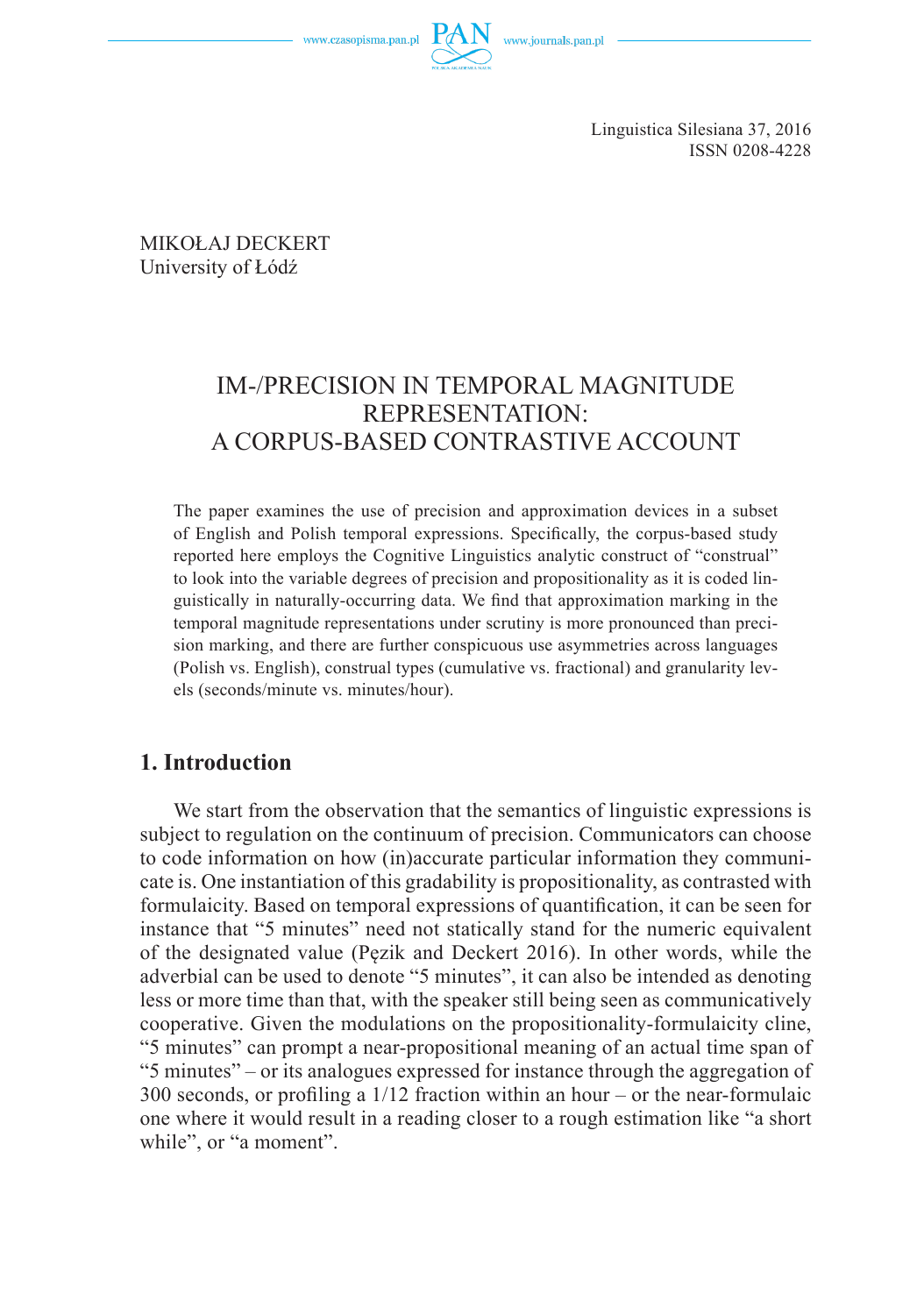In this paper we demonstrate on Polish and English naturally-occurring data that language users have at their disposal – and actively take advantage of – a set of linguistic devices that help them modulate, or "manage", the degree of propositionality and precision in temporal meanings.

The paper investigates the use of selected modifiers in a subset of noun phrases expressing temporal magnitudes. It has to be noted that the very notion of "temporal magnitudes", viz. the idea that time is quantifiable, rests on the premise that our reasoning about time requires its mapping onto the physical domain of space, a proposition into which there is mounting research (cf. Alverson 1994, Boroditsky 2000, Evans 2013, Núñez and Sweetser 2006, Casasanto and Boroditsky 2008, Fedden and Boroditsky 2012, Waliński 2014).

We distinguish two types of expressions that are here termed "devices of approximation" (e.g. 'about', 'around', 'approximately') and "devices of precision" (e.g. 'exactly', 'precisely'). DoAs and DoPs are then analysed against a set of time-discretising construals (cf. Deckert and Pęzik 2014, Pęzik and Deckert 2016) linguistically represented alternately as "30 seconds"/"half a minute", and the more coarse-grained one "30 minutes"/"half an hour", and then in Polish as "30 sekund"/"pół minuty" and "30 minut"/"pół godziny". As a result of corpus-based analyses we report distributional findings that are then related to a qualitative examination of corpus data with a focus on their context of occurrence as well as function.

## **2. Two construal types**

The analysis outlined in this paper draws on the principles and postulates of Cognitive Linguistics (CL) as represented by scholars such as Langacker (1987, 2008), Lakoff (1987) or Talmy  $(2000)^1$ . Specifically, we ascribe to the idea that conceptual content can get mentally construed in multiple ways. The preferred construal is then coded in the form of linguistic expressions. Expressions, in turn, serve as triggers of the meaning construction process – or conceptualisation – that critically uses the assumptions available to the conceptualiser. What is equally important, CL sees language as embedded in the overall cognitive capacity of human beings as they function in the environment.

The article's focus is on "prominence" (also referred to as "salience"), one of the parameters of "construal", or "construal operations" (cf. Croft and Cruse 2004, Langacker 2008). Prominence configuration determines how portions of conceptual material are presented and how attention gets distributed among composite elements. Prominence is the discerning feature of the two construal types examined here that are termed "cumulative" and "fractional", as proposed in Deckert and Pęzik (2014). In the cumulative variant units of quantity are ac-

<sup>1</sup>For an overview of themes and constructs central to CL see, for example, Croft and Cruse (2004), Evans and Green (2006), and Geeraerts & Cuyckens (2007).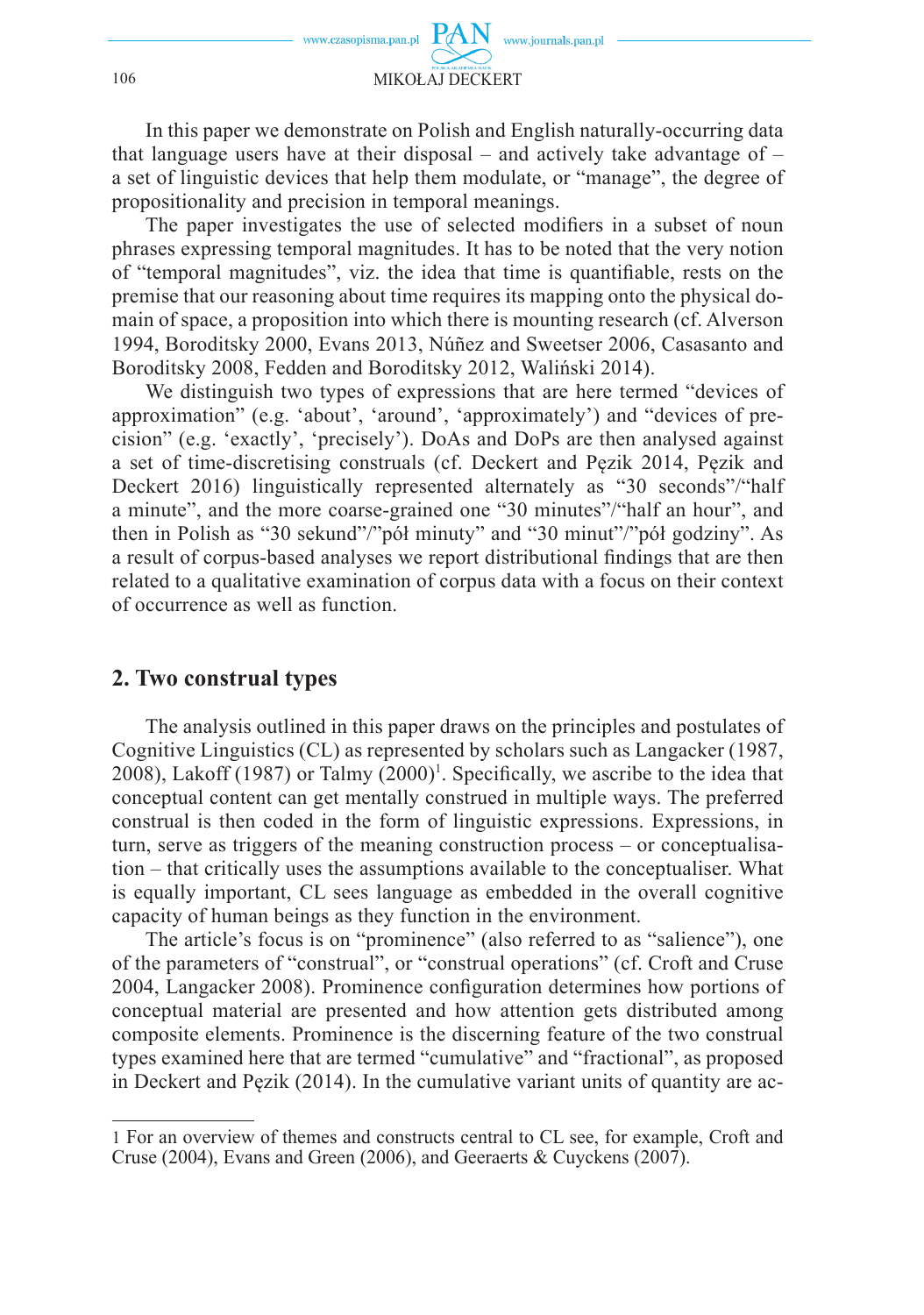

crued to be viewed as a collection (e.g. "30 minutes") while in the fractional variant a quantity is designated within a superordinate unit (e.g. "half an hour"). In that sense the latter closely matches what Langacker (2008: 66) describes as "profiling" – a sub-mechanism of prominence that is in his framework coupled with "trajector/landmark alignment" (Langacker 2008: 70) – where attention is allocated to a "profile" within a larger "conceptual base" or "onstage region".

# **3. Distributional analysis**

Through manual inspection of the two corpora we identified the following subsets of modifiers that serve the functions of signalling approximation and precision in linguistic temporal magnitude representation:

|         | <b>Devices of Approximation</b>                                         | <b>Devices of Precision</b>       |
|---------|-------------------------------------------------------------------------|-----------------------------------|
| English | about<br>approximately<br>perhaps<br>some<br>around<br>maybe<br>roughly | precisely<br>exactly<br>literally |
| Polish  | około<br>jakieś<br>mniej więcej                                         | dokładnie<br>dosłownie<br>równo   |

The primary objective of the quantitative examination whose results are presented in the tables below was to identify potential distributional asymmetries in the use of DoAs and DoPs in general, across granularity levels, across languages, and in the alternate construal types.

## **3.1. Distribution in the BNC**

Table 1.

|                                                 | Approximation in construal types: BNC |        |              |            |
|-------------------------------------------------|---------------------------------------|--------|--------------|------------|
| temporal<br>granularity                         | seconds/minute                        |        | minutes/hour |            |
| construal type                                  | fractional<br>cumulative              |        | cumulative   | fractional |
| % supplemented with<br>devices of approximation | 13 29%                                | 21 43% | $7.32\%$     | 12.26%     |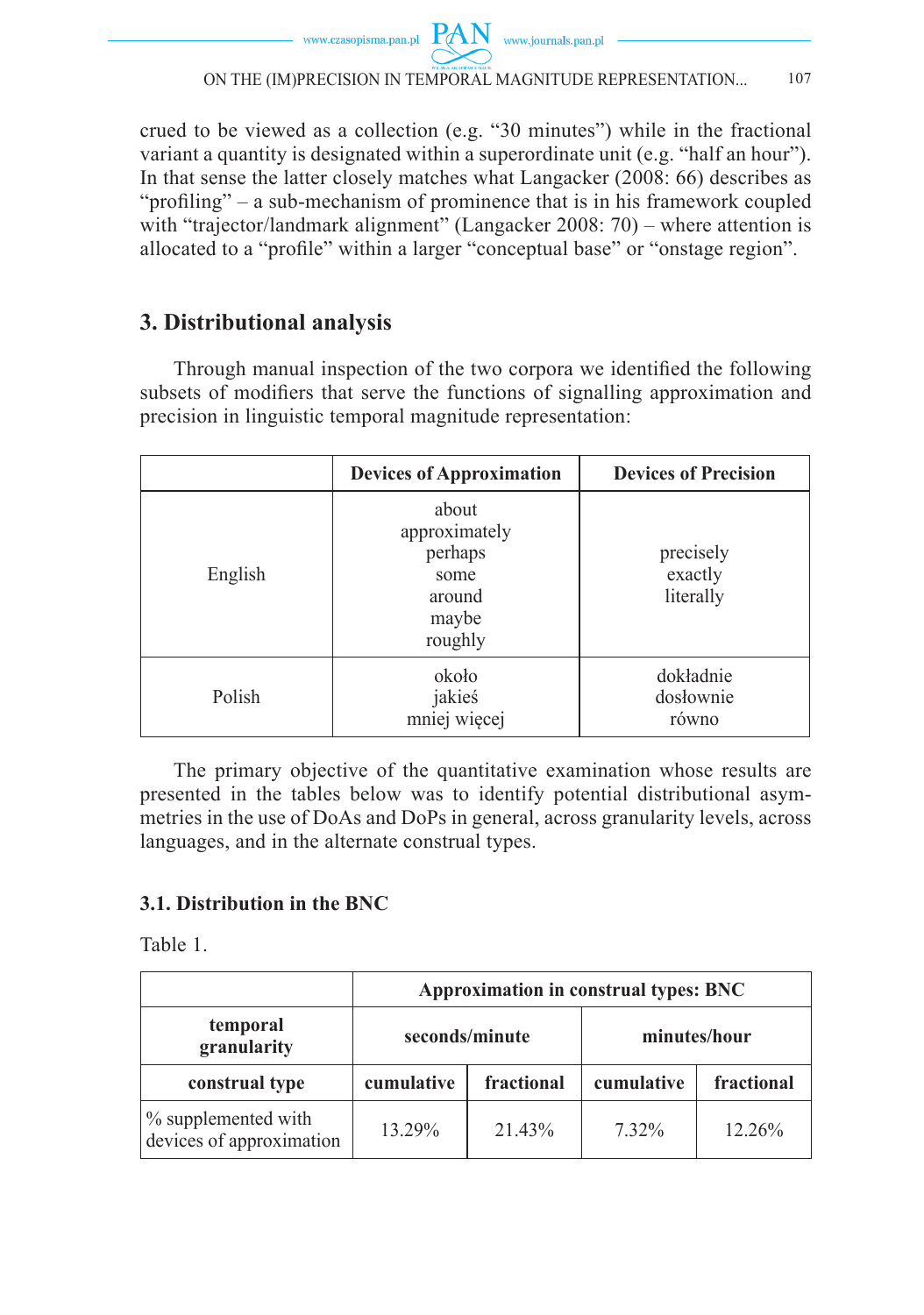

Table 1.

|                                               | Approximation in construal types: BNC |                      |                    |                       |  |
|-----------------------------------------------|---------------------------------------|----------------------|--------------------|-----------------------|--|
| temporal<br>granularity                       | seconds/minute                        |                      | minutes/hour       |                       |  |
| construal type                                | fractional<br>cumulative              |                      | cumulative         | fractional            |  |
| supplemented with<br>devices of approximation | 38                                    | 15                   | 50                 | 201                   |  |
|                                               | 30 seconds:<br>286                    | half a minute:<br>70 | 30 minutes:<br>683 | half an hour:<br>1640 |  |

## Table 2.

|                                | 'About' in construal types: BNC |                      |                    |                       |
|--------------------------------|---------------------------------|----------------------|--------------------|-----------------------|
| temporal<br>granularity        | seconds/minute                  |                      | minutes/hour       |                       |
| construal type                 | cumulative<br>fractional        |                      | cumulative         | fractional            |
| % supplemented<br>with "about" | $11.54\%$                       | 18.57%               | 6.13%              | 11.08%                |
| supplemented<br>with "about"   | 33                              | 13                   | 40                 | 181                   |
|                                | 30 seconds:<br>286              | half a minute:<br>70 | 30 minutes:<br>653 | half an hour:<br>1633 |

# Table 3.

|                                             | <b>Precision in construal types: BNC</b>   |          |                    |                       |
|---------------------------------------------|--------------------------------------------|----------|--------------------|-----------------------|
| temporal<br>granularity                     | seconds/minute                             |          |                    | minutes/hour          |
| construal type                              | cumulative<br>fractional                   |          | cumulative         | fractional            |
| % supplemented with<br>devices of precision | $0.7\%$                                    | $0\%$    | $0.2\%$            | 0.06%                 |
| supplemented with<br>devices of precision   | $\mathfrak{D}$                             | $\theta$ |                    |                       |
|                                             | half a minute:<br>30 seconds:<br>286<br>70 |          | 30 minutes:<br>683 | half an hour:<br>1640 |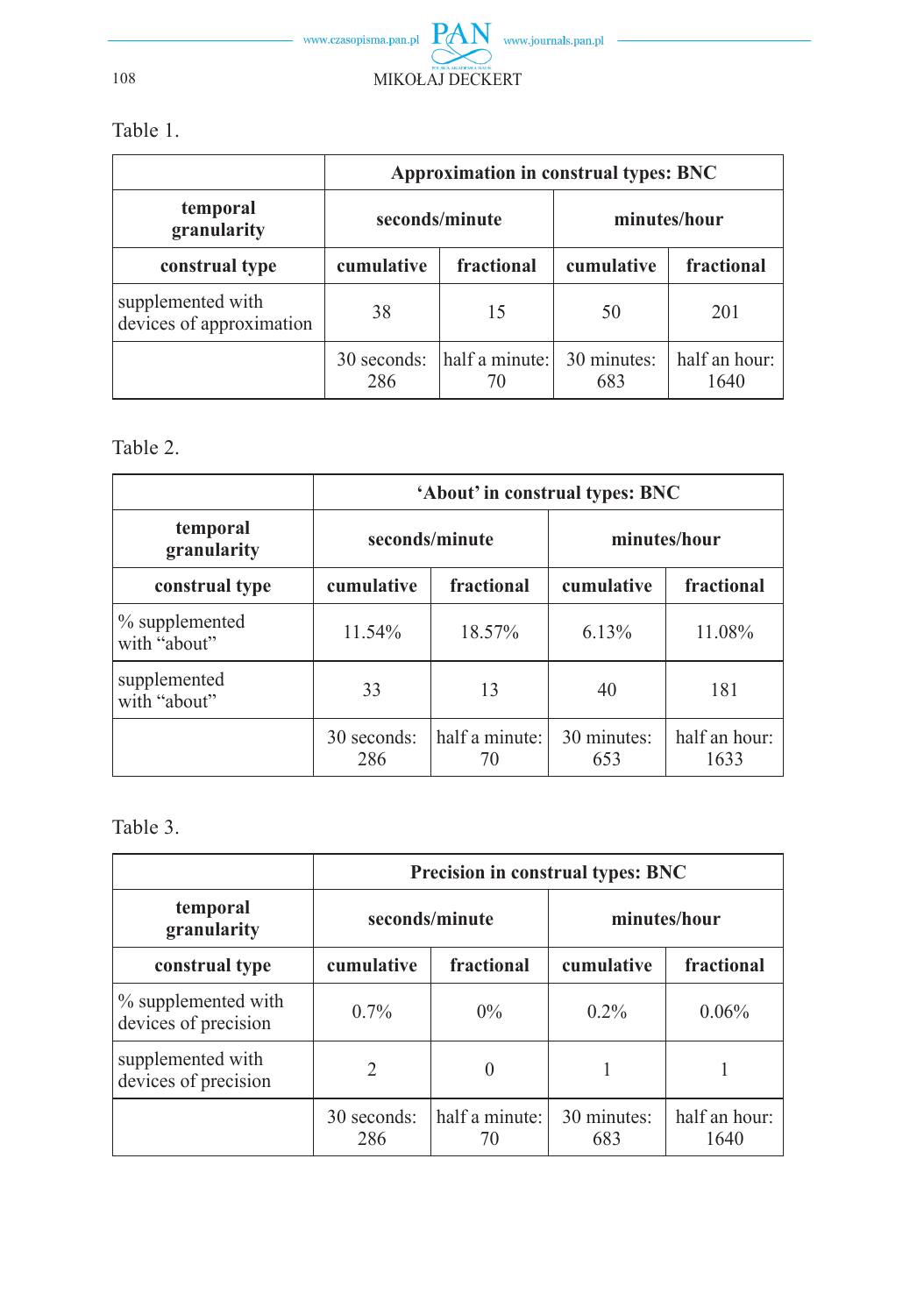## **3.2. Distribution in the NCP**

In parallel to the expository section above, the NCP results are broken down into tables with data on frequencies for levels of resolution as well as construal types. Table 4. outlines the distribution of DoAs.

Table 4.

|                                                    | <b>Approximation in construal types: NCP</b> |                        |                      |                         |
|----------------------------------------------------|----------------------------------------------|------------------------|----------------------|-------------------------|
| temporal<br>granularity                            | seconds/minute                               |                        | minutes/hour         |                         |
| construal type                                     | cumulative<br>fractional                     |                        | cumulative           | fractional              |
| % supplemented<br>with devices of<br>approximation | $4.42\%$                                     | 2.66%                  | 7.40%                | $2.60\%$                |
| supplemented<br>with devices of<br>approximation   | 20                                           | 10                     | 88                   | 141                     |
|                                                    | 30 sekund*:<br>452                           | pół minuty/cie:<br>376 | $30$ minut*:<br>1189 | pół godziny/ie:<br>5421 |

Table 5.

|                                | 'Około' in construal types: NCP |                        |                      |                         |
|--------------------------------|---------------------------------|------------------------|----------------------|-------------------------|
| temporal<br>granularity        | seconds/minute                  |                        |                      | minutes/hour            |
| construal type                 | fractional<br>cumulative        |                        | cumulative           | fractional              |
| % supplemented<br>with "około" | $3.09\%$                        | $1.60\%$               | 8.87%                | $2.27\%$                |
| supplemented<br>with "około"   | 13                              | 6                      | 97                   | 123                     |
|                                | 30 sekund*:<br>421              | pół minuty/cie:<br>376 | $30$ minut*:<br>1093 | pół godziny/ie:<br>5421 |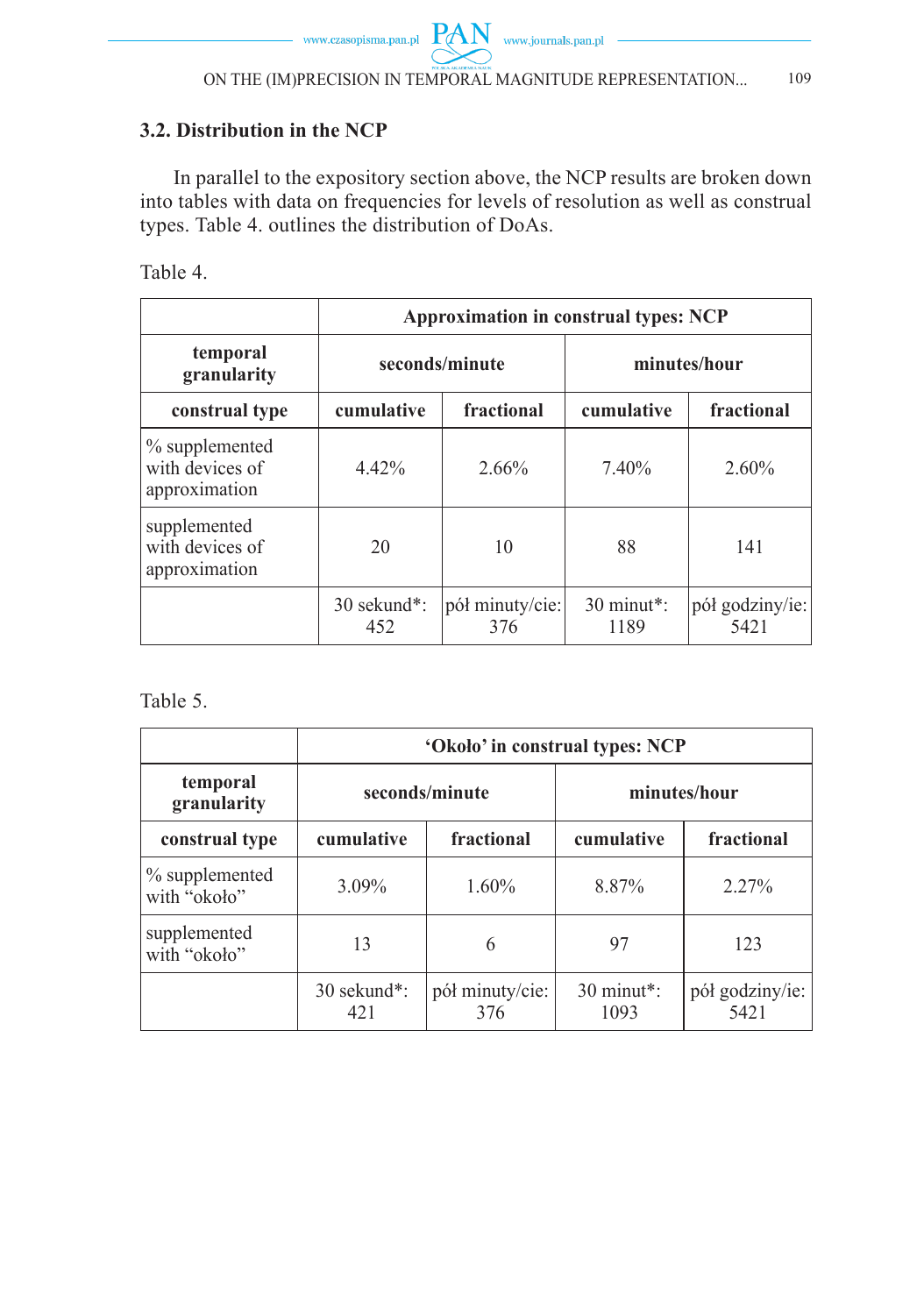

|                                                | <b>Precision in construal types: NCP</b> |                        |                      |                         |
|------------------------------------------------|------------------------------------------|------------------------|----------------------|-------------------------|
| temporal<br>granularity                        | seconds/minute                           |                        | minutes/hour         |                         |
| construal type                                 | cumulative<br>fractional                 |                        | cumulative           | fractional              |
| % supplemented<br>with devices of<br>precision | $0.7\%$                                  | $0.8\%$                | $0\%$                | $0.08\%$                |
| supplemented<br>with devices of<br>precision   | 3                                        | 3                      | 0                    | 4                       |
|                                                | $30$ sekund <sup>*</sup> :<br>453        | pół minuty/cie:<br>376 | $30$ minut*:<br>1189 | pół godziny/ie:<br>5421 |

Table. 6.

### **3.3. Quantitative findings**

The numerical data presented above display a number of interesting patterns. First, devices of approximation are much more frequently used with the magnitudes under scrutiny than devices of precision – consistently in English and Polish and for the two granularity levels. For one thing, there are more corpus-attested variants of devices of approximation than devices of precision available in both the languages, and in addition to this, the available variants are distributionally more salient.

What is more, in terms of cross-linguistic patterns we find that in the BNC DoAs accompany a visibly larger proportion of the analysed temporal expressions than in the NCP, implying that – at least in the case of expressions under scrutiny – English is more approximative in its coding of time quantities. Also, there is a pronounced mismatch in the incidence of DoAs with the two construal types across languages. In the English data DoAs co-occur more frequently with fractional construals, which is the inverse of what we find in the Polish data.

Finally, in terms of granularity levels, the analysis suggests that in the English data DoAs are more typically found at the more fine-grained level of time conceptualisation, viz. the seconds/minute level – co-occurring with 17.36% of expressions – than at the more coarse-grained level (9.79%). The difference is less salient, if again notably inverse, between the strata of time representation in the Polish material (3.54% vs. 5%).

The microscopic analysis that follows will shed light on these quantitative findings.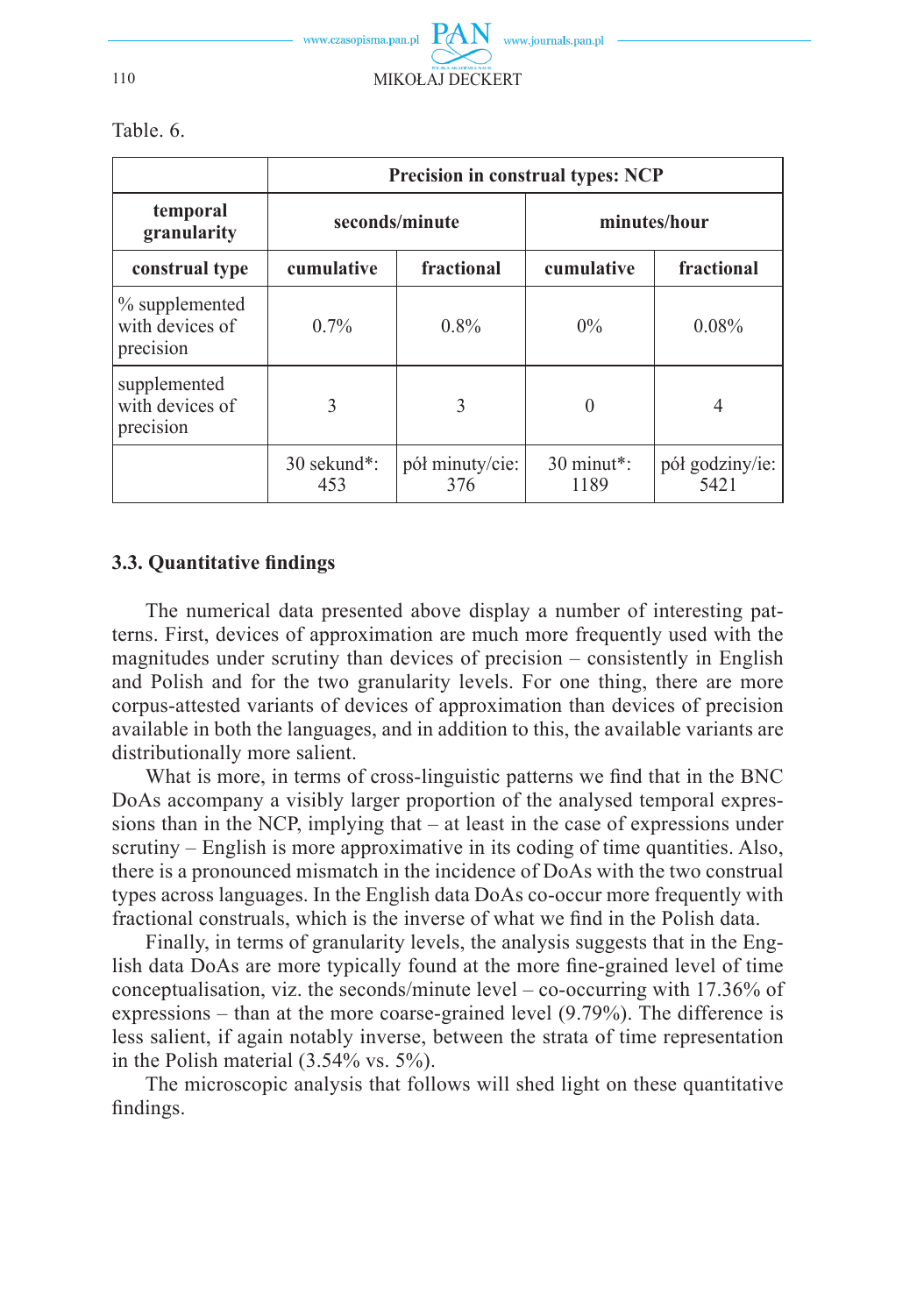www.czasopisma.pan.pl  $PAN$  www.journals.pan.pl

## **4. Qualitative analysis**

## **4.1. Devices of Precision**

### *4.1.1. Evidence from English*

As has been pointed out above, we identified a mere total of four occurrences of DoPs – "exactly" and "literally" – in the BNC with the relevant magnitudes. Three occurrences were identified for 30-based discretisations, two for seconds and one for minutes:

- An eve movement period started and after it had persisted for 10 minutes, cold water was sprayed on his back. Exactly 30 seconds later he was awakened. [EVA]
- He decided to treat the movie as a learning experience. There's no substitute for being on a hillside, with the sun going down and literally 30 seconds of usable light left, and Coppola screaming: Cry!,Cry! [BNC FBL]
- Exactly thirty minutes later, Shannon packed the last two brushes into an already crammed hold-all and glanced quickly round the small room, checking for anything she might have missed first time round. [BNC HA9]

The fractional construal combined with DoAs features in just one more occurrence in the BNC:

• Almost exactly half an hour later, Rory was sitting cross-legged on Candy's floor, grimacing as she took a sip of coffee. [BNC JY5]

Here the construction is additionally accompanied by the adverb "almost" which adds precision and moves the interpretation of "exactly half an hour" towards propositionality.

### *4.1.2. Evidence from Polish*

DoPs are found more frequently in the NCP dataset.

### **dosłownie [literally]**

### **dosłownie 30 sekund: 3**

• Króciuteńko chciałbym przeczytać, dosłownie 30 sekund, swój życiorys, bo odnoszę wrażenie, że czasami padają tutaj takie sformułowania, że sam siebie nie poznaję.

[Really briefly I would like to read, literally 30 seconds, my CV, because I get the impression that sometimes such expressions are produced that I do not recognize myself]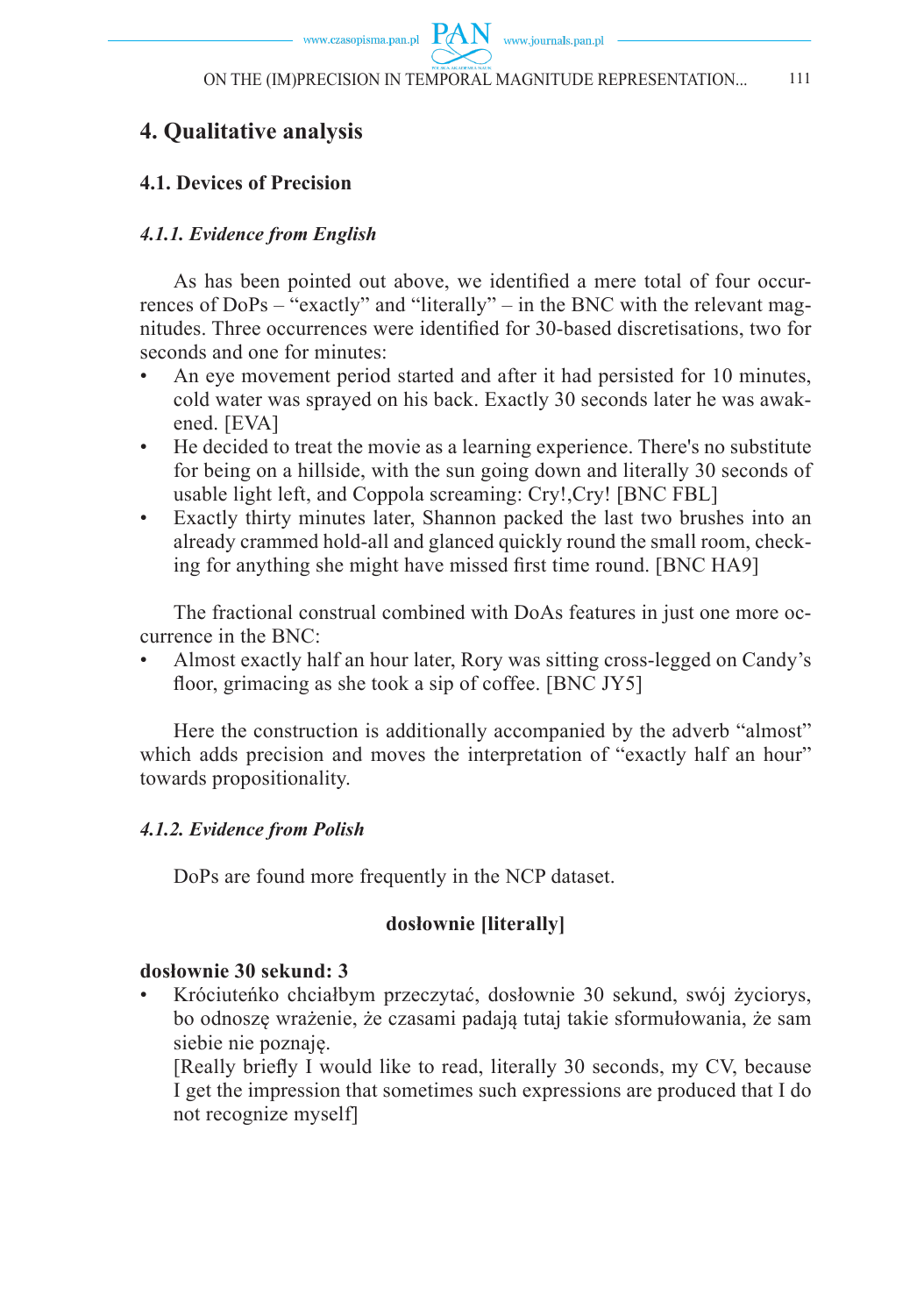

• Nabi

heh to jak jej pomagałes w zadaniu to nie mogłeś zagadać?? no nieee...taka sytuacja i tak ją zmarnować... Tom100 To było dosłownie 30 sekund Szybka pomoc Nabi trzeba było przeciągnąć czas pomagania... powiedzieć że po lekcji możesz jej to wytłumaczyć... [Nabi heh then when you were helping her with the task couldn't you say something?? can't believe it…such a situation and you wasted it in such a way… Tom100 It was literally 30 seconds Quick help

Nabi

you should have extended the helping time...

should have said that you could explain it to her after the class...]

• Pan poseł Bachalski w trybie sprostosowania.

 Panie Marszałku! Szanowni Państwo! Dosłownie 30 sekund. (…) Panie pośle, powiedział pan 30 sek. w trybie sprostowania. Wypadł pan już z tej roli dawno.

[Mr MP Bachalski with a correction.

 Mr Speaker! Ladies and Gentlemen! Literally 30 seconds. (…) Mr MP you said 30 sec. to correct the statement. You fell out of that role a long time ago.]

## **dosłownie pół minuty: 1**

• 1 VII 1940. Poniedziałek

 Rano o wpół do ósmej wychodzę na Daniłowiczowską, zameldować u Niemców mój "Kontrolschein" z Przemyśla. Cała rzecz trwała dosłownie pół minuty .

[1 July 1940. Monday

 In the morning at half past seven I go out to Daniłowiczowska (street) to register with the Germans my "Kontrolschein" from Przemyśl. The whole thing took literally half a minute.]

## **dosłownie 30 minut: none**

## **dosłownie pół godziny: none**

As is evidenced by the above corpus samples, "dosłownie" is used to highlight shortness of duration, i.e. to state emphatically that the time span is not large or even that it is too small for a particular purpose. Interestingly, no cases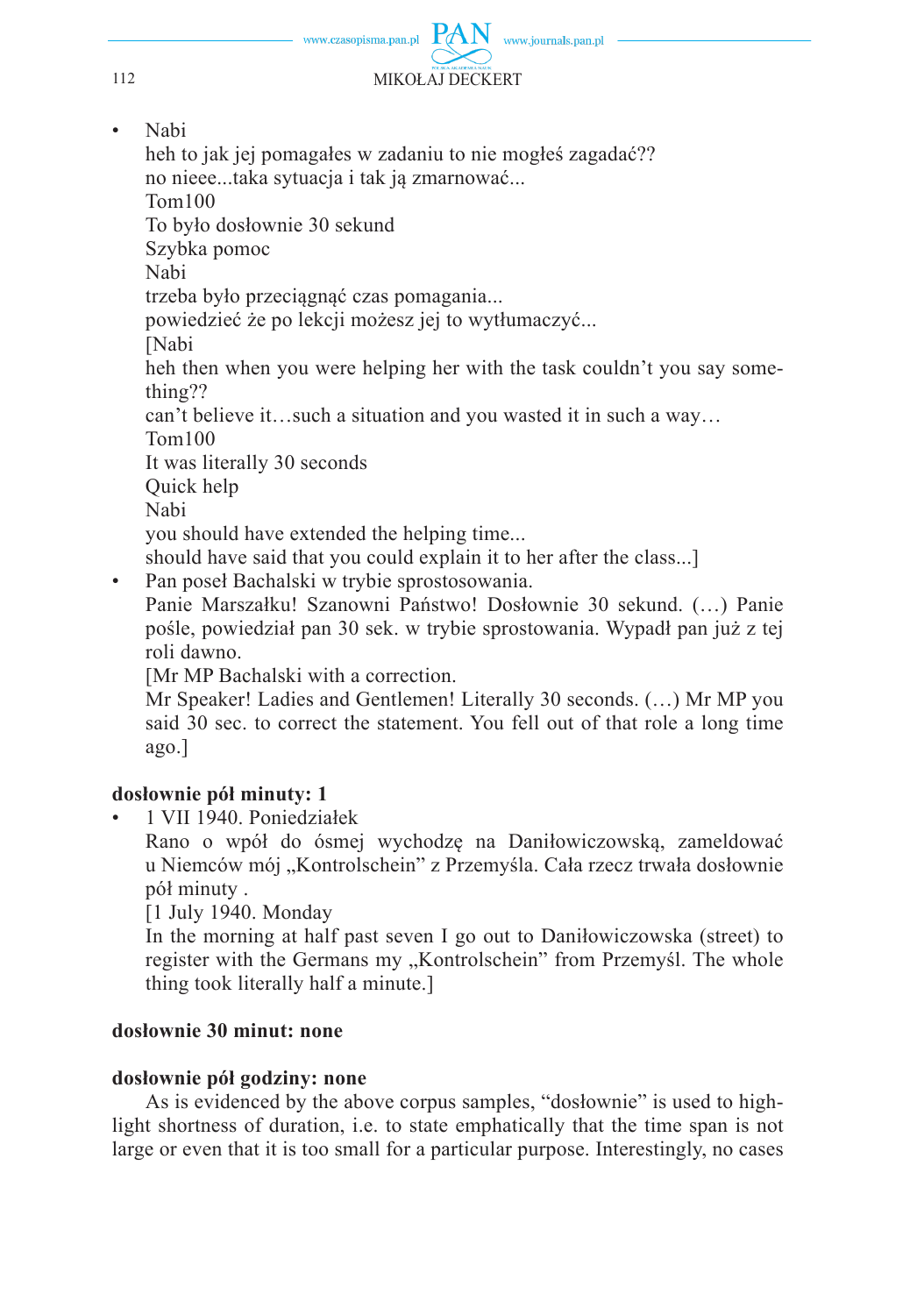of "dosłownie" are attested at the minutes/hour level. Since at that level the time span is naturally larger, lack of "dosłownie" could be seen as supporting the above observation on its function to highlight brevity.

## **dokładnie [exactly]**

## **dokładnie 30 sekund: 1**

• Oczywiście, gdy ludzie są tak perfekcyjnie przygotowani, autobus na Rondzie Wiatraczna zapełnia się w dokładnie trzydzieści sekund. Sprawdziłam to. Najlepsza zabawa jest w godzinach szczytu. [NCP Lokalna] [Of course, when people are so perfectly prepared, the bus at Wiatraczna roundabout fills up in exactly thirty seconds. I checked this. It is most fun during rush hours.]

In the above sample, the speaker pre-empties a potential critical response to her statement by asserting the accuracy of the estimation with the DoP. The use of "dokładnie" nears the propositional end of the spectrum which is reinforced by the speaker's explicit remark "Sprawdziłam to" [I checked this].

## **dokładnie pół minuty: 2**

• W 14. minucie na toruńską bramkę uderzał Marcin Biały, a dobił skutecznie Paweł Połącarz. Niemal dokładnie pół minuty później trzeciego gola dla gospodarzy strzelił Rafał Cychowski [NCP Gazeta Pomorska] [In the 14th minute Marcin Biały shot at the Toruń goal, and Paweł Pałącarz managed to score. Almost exactly half a minute later the third goal for the home team was scored by Rafał Cychowski]

• Poświęć dokładnie pół minuty i ani sekundy więcej na przemyślenie, czy przypadkiem sam, popełniając jakiś błąd, nie przyczyniłeś się do całej sytuacji. [NCP Dekalog Myślącego Kierowcy]

 [Devote exactly half a minute and not a second more to thinking if by any chance you yourself, by making some mistake, did not contribute to the whole situation.]

As the above samples suggest, an unaccompanied use of the fractional construal would be approximative (arguably more so in the second case because in the first example the sports context largely guides the interpretation) and therefore DoPs are used. Interestingly, in both cases the precision-oriented function is additionally ensured  $-$  by "almost" in the first instance and by an explicit remark that follows the temporal expression in the second instance.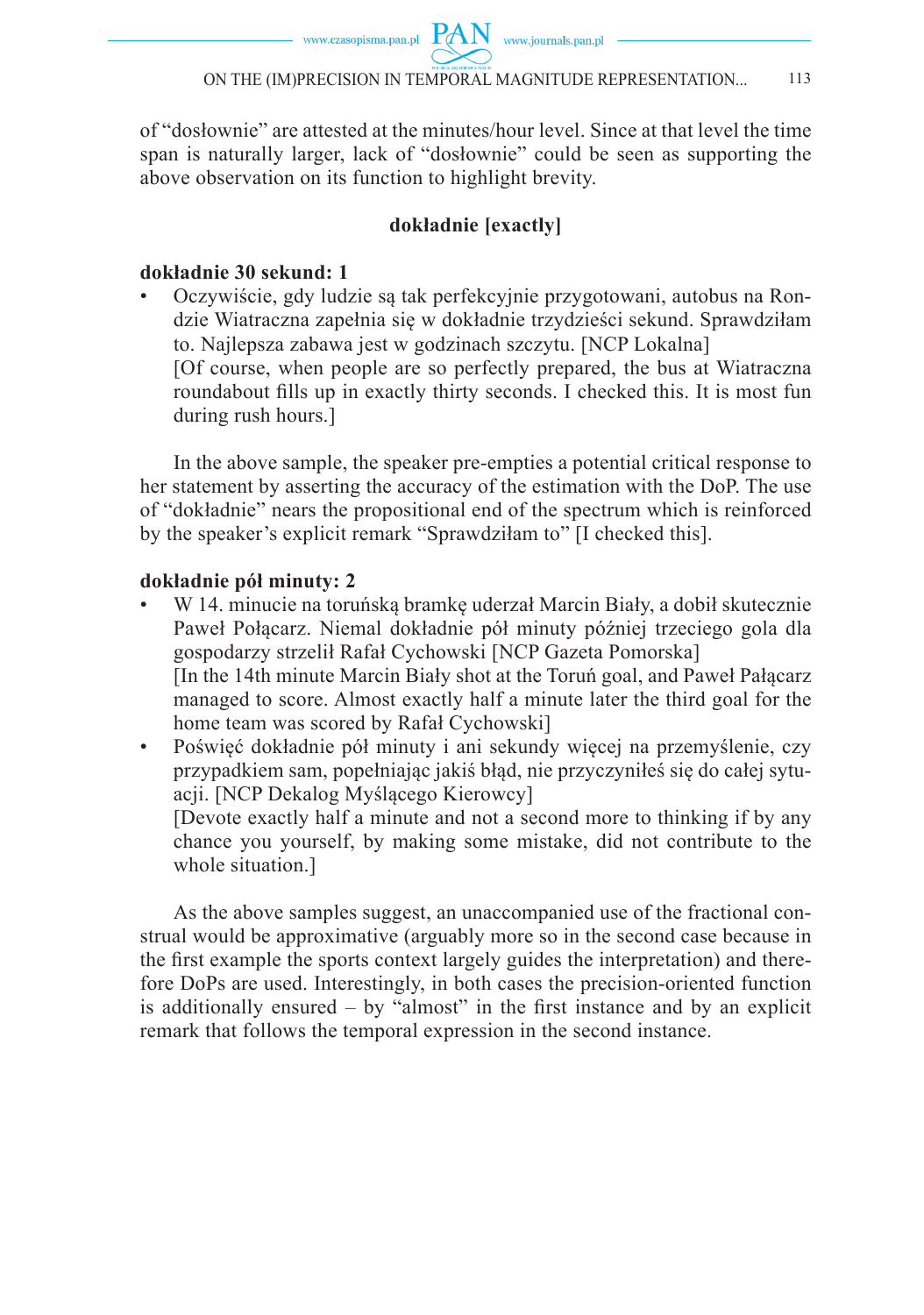

**dokładnie 30 minut: none**

### **dokładnie pół godziny: 1**

• Punktualnie o 14:00 wychodzi na lunch "do Chińczyka", gdzie przedyskutuje kontrowersyjną kwestię ze swoim rywalem zza ściany. Dokładnie pół godziny później wraca do firmy. Z dokładnością co do minuty! Jego punktualność cię przeraża? Zajrzyj do jego notesu, a twoje przerażenie osiągnie apogeum. [NCP Cospomolitan]

 [Punctually at 2:00 PM he goes out to have lunch "at the Chinese place" where he is going to discuss the controversial matter with his rival from over the wall. Exactly half an hour later he goes back to the company. The precision is on the minute! Does his punctuality terrify you? Take a look inside his notebook and your terror will reach a climax.]

In the above passage it is temporality per se that features as the key notion. Given that this non-standard use is the only one attested in the Polish data, the construction itself appears to be weakly conventionalised.

### **równo [evenly]**

#### **równo 30 sekund: 1**

• – Za jasna – ocenił pianę espresso fachowym okiem baristy. Po przyjeździe do Francji dorabiał we włoskim barze kawowym – Za grubo zmielili albo za krótko trzymali w maszynie. Powinno być równo trzydzieści sekund. [IPIPAN\_2001000000005]

 [It is too light – he assessed the foam with a professional eye of a barista. After coming to France, he had an extra job at an Italian coffee house – They ground it too coarsely or they kept it in the machine for too long. It should be *evenly* thirty seconds.]

### **równo pół minuty: none**

### **równo 30 minut: none**

### **równo pół godziny: 3**

- Było ściśle kwadrans po siódmej. Równo pół godziny przedtem krawiec Abraham Gold zeskoczył z płotu i pobiegł do Widmara. [It was *strictly (speaking)* a quarter past seven. *Evenly* half an hour before the tailor Abraham Gold jumped down from the fence and ran to Widmar.]
- Marta Chrzanowska spojrzała na zegarek. Od chwili, gdy Łukasz poszedł do szopy, minęło równo pół godziny . Gdzie on się podziewał?! Nawet gdyby nie znalazł sekatora, powinien już dawno wrócić. [IJPPAN\_k12470]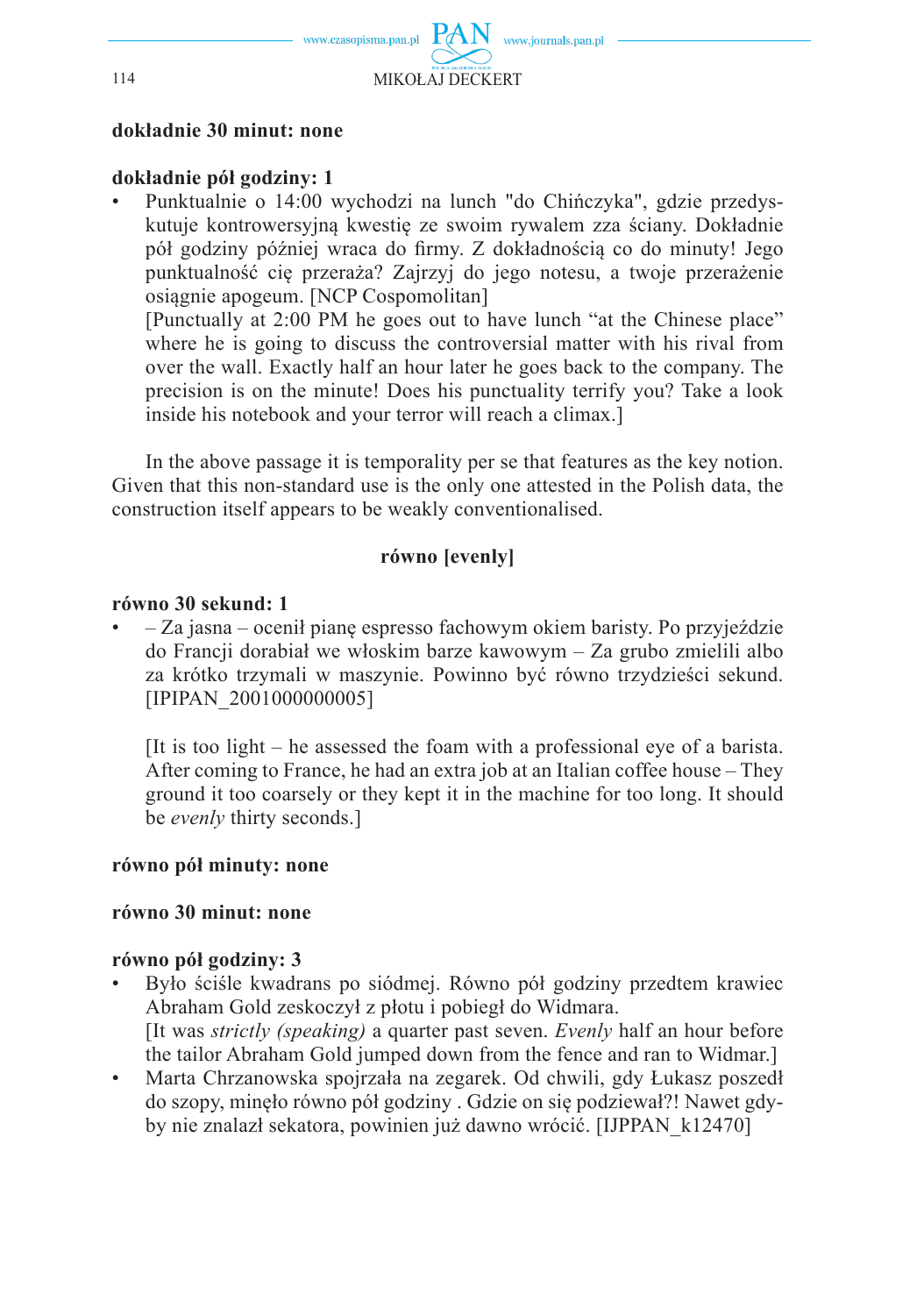www.czasopisma.pan.pl  $PAN$  www.journals.pan.pl

 [Marta Chrzanowska looked at her watch. *Evenly* half an hour passed since the moment Łukasz went to the shed. What was taking him so long?! Even if he didn't find the pruning shears he should have been back long ago.

• Markowski obudził się po półgodzinie. Mógłby według swojej popołudniowej drzemki odprawiać pociągi. Spał zawsze równo pół godziny i ani wiek, ani niezdrowy tryb życia nie powodowały żadnych zmian. [IJPPAN\_ k70A0084]

 [Markowski woke up after a half-hour. He could dispatch trains according to his afternoon nap. He always slept *evenly* half an hour and neither age, nor an unhealthy lifestyle caused any changes.]

#### **4.2. Devices of Approximation**

In the next part of the paper I will give a qualitative overview of approximation marking in English and Polish data. Given the large number of DoA variants, for ease of exposition I will focus on the most salient, and at the same time distributionally representative expressions – "about" in English and "około" in Polish.

#### *4.2.1. Evidence from English*

### **English – "about"**

As has been mentioned, in the English data the modifier "about" features as the most frequent one but at the same time its distribution on the two examined levels of granularity and for the two construal types matches the overall distribution of DoAs, thus making it possible to extrapolate on the basis of the qualitative overview of the expression.

#### **about 30 seconds**

In line with the observation that cumulative construals are more typically conducive to propositional meanings than fractional construals (Deckert and Pęzik 2014), we see that "about" is used in situations where an unaccompanied expression of temporal magnitude would be taken to denote a well-defined time interval. Such situational settings are prominently cooking recipes and other instructional texts:

- Blanch the spinach leaves in boiling water for about 30 seconds, then dry with a paper towel. [BNC BPG]
- Heat the dry pan and cook each tortilla for about 30 seconds until the top bubbles up.
- Increase the speed of the machine and gradually pour in the butter. Blend for about 30 seconds, until thick and creamy. [BNC BP3]
- Just put them in boiling water for about thirty seconds. [BNC KD3]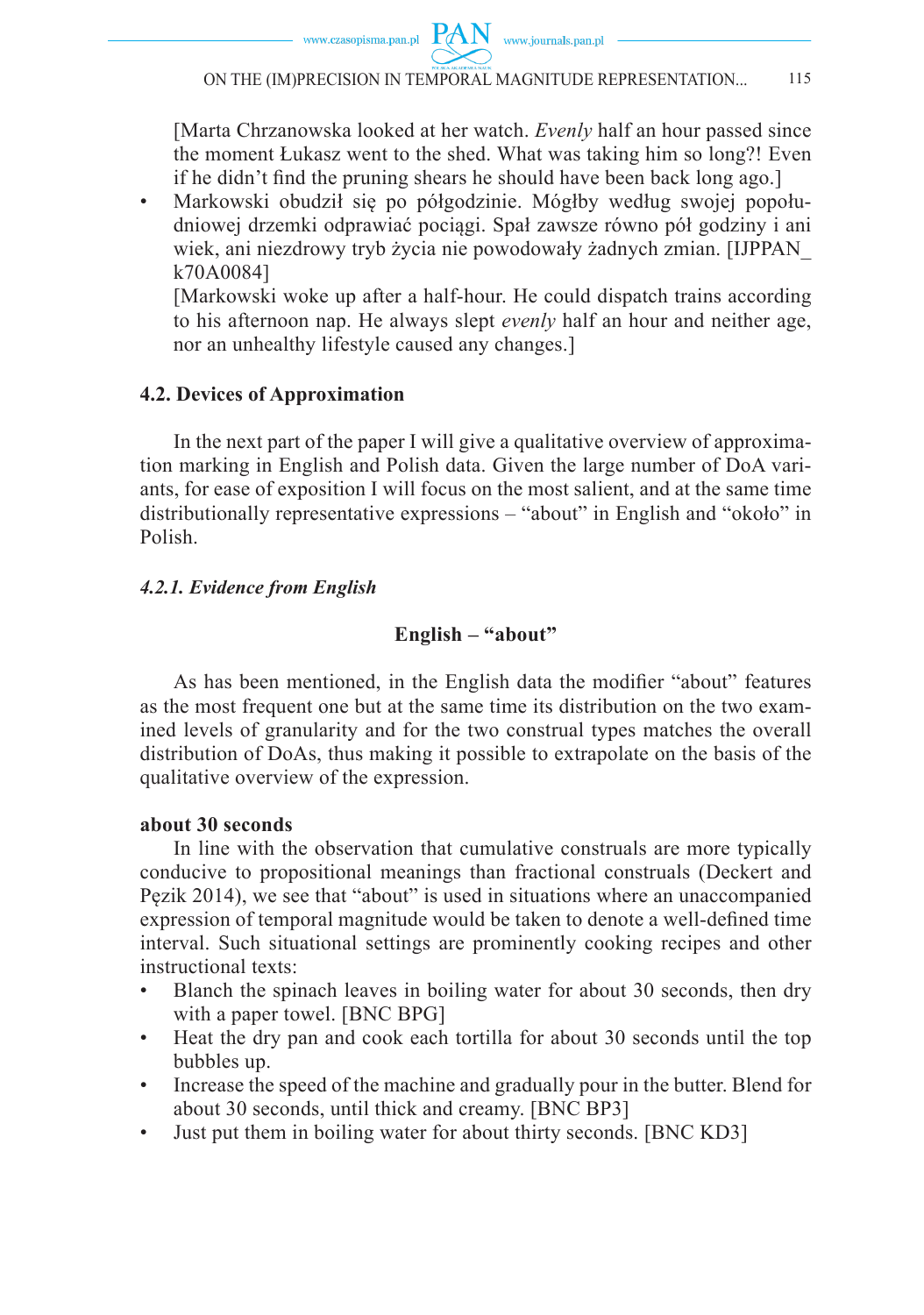

- Finish the sequence by holding hold the feet for about 30 seconds, then the knees, the hands and finally the head and abdomen: [BNC B06]
- First, look at the mark between the central pair, and note that top and bottom are the same size and are both vertical. [BNC FBD]
- Next, look at the line between the gratings on the left for about thirty seconds, then transfer your gaze to the central pair again. [BNC KS6]

Another attested instance that rather unambiguously points to the propositionality of a linguistically coded magnitude comes from a training session explanation. Clearly, time is discussed here with precision as a priority since the speaker talks about the number of rings being 13, thus excluding the possibility of rounding.

What we've done, is we've set up an answer phone to pick up these calls after 13 seconds, after 13 rings sorry, about 30 seconds, which is quite a long time.

The propositional character of the cumulative construction can be used to create a humorous effect as is the case in the following fragment from a book about David Bowie where the technicality and precision of the estimation function in a context where they are not typical

We weren't lovers from the beginning  $-$  it took about 30 seconds.

#### **about half a minute**

In the fractional constructions that employ "about" there is only one occurrence that functionally matches the ones discussed above as employed in the instructional context:

• Before oiling your hands, very gently place one hand on the crown of the head and the other at the base of the spine. Hold them there for about half a minute; then move to the feet.

Notably, another use of "about + half a minute" in a similar situational setting appears to be evidence against the precision-marking function of this construal type. However, this becomes clear only once a larger textual window is considered:

• After about half a minute, tap the person on your left who has now received the power and he then leads through the same activities you did, plus some new ones such as touching toes, jumping in the air, hopping and so on. After another half a minute, the power is passed to the third person and so on until everyone has had a turn at passing the power. [BNC C8P]

As can be seen in this case, while the first occurrence of the temporal magnitude is supplemented with the DoA, there is another, closely analogous use of time quantification in the sentence that follows, where the DoA is no longer used, thus implying that precision is not the priority, which is the opposite of what was the case with cumulative construals at this level of time granularity.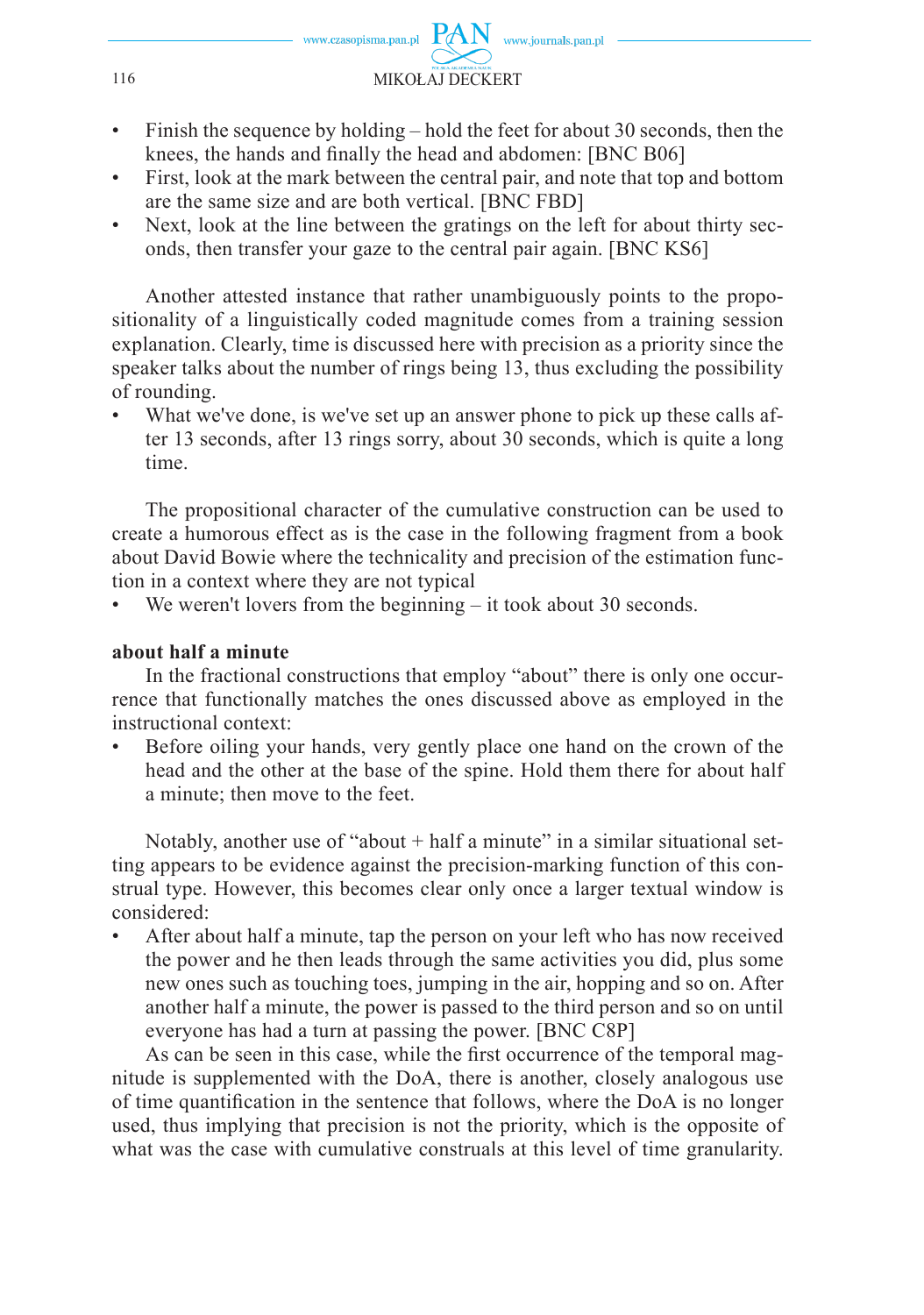This observation is also supported by meta-textual data on the excerpt's source which is "Colin the Clown's party book".

## **about 30 minutes**

At the more coarse-grained level of time quantification the instructional culinary uses of "about" with the cumulative construal are again common:

- N.B. Since this dish is a very rich one, I sometimes add to the chicken livers an equal quantity of blanched, poached pickled pork (not bacon) or failing pickled pork, a piece of fresh belly of pork, salted overnight, then gently poached for about 30 minutes. [BNC EFU]
- Cook in a water bath at 350°F for about 30 minutes. [BNC A7F]
- Meanwhile, cut the steak into slivers,  $\frac{1}{2}$ &in wide by 1&in, as thinly as possible – this is more easily done if the meat is put into the freezer about 30 minutes before being cut. [BNC BPG]
- Pour over the basic stock, dot with butter, and bake, covered with foil, for about 30 minutes at 200°C/ 400°F/Gas 6.
- Bake for about 30 minutes until the topping is crunchy and golden.

Interestingly, in a subset of such uses, the arguably default propositionality of cumulative construals is diminished not only by the DoA but also by providing additional data, for example where "until browned" is used to prompt the user not to take "about 30 minutes" too literally.

- Bake until browned, about 30 minutes. [BNC CC5]
- Bake for about 30 minutes until the top is crisp and bubbly. [G2D]
- Boil chickpeas for about 30 minutes until they are just tender, then drain.  $[G2D]$
- Cook for about 30 minutes until setting point is reached, then pot and cover while still hot. [G2D]
- Sprinkle over the pine nuts and bake at  $375^{\circ}F(200^{\circ}C)$  Gas Mark 5) for about 30 minutes until golden brown. [BNC ARJ]

A different technique employed to guard off misinterpretation resulting from a 'propositional' reading is to explicitly state that the linguistically coded duration of an activity is to be understood as interchangeable with the desired outcome of the activity, as in "for about 30 minutes or until the beans are tender":

• Cook for about 30 minutes or until the beans are tender. [CDR]

Another context where the cumulative temporal quantification is coded with the DoA is medical. In the example below from a scientific journal precision will undoubtedly be a critical property of accounts:

• A 'Superlite' Holter monitor (Mortara-Cardiodata, USA) was connected about 30 minutes before gastroscopy and the cardiac recording commenced. During the procedure pulse rate, blood pressure, and oxygen saturation were recorded every minute by the research nurse. [BNC HU3]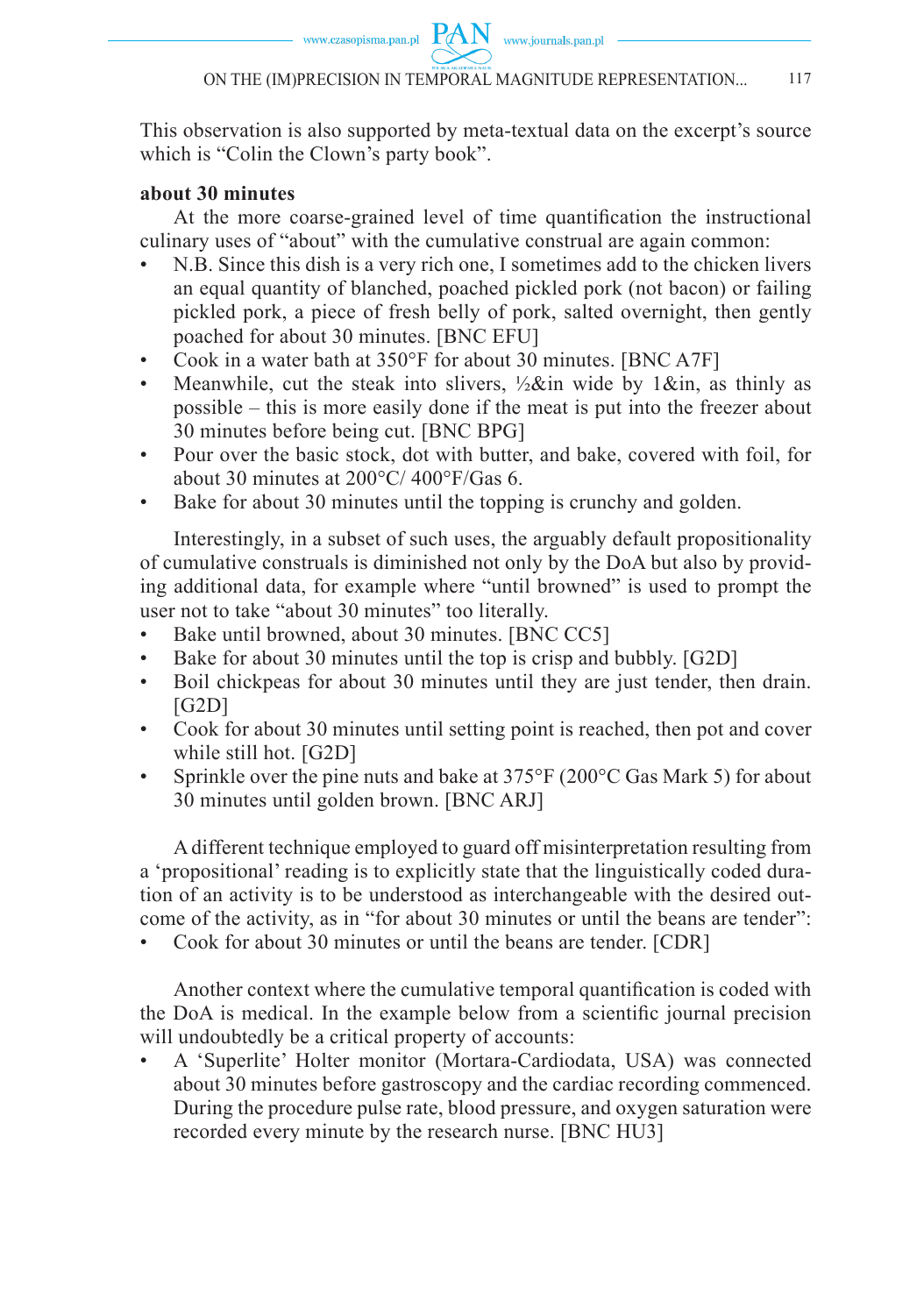

Likewise, the DoA is used cumulatively in other specialised contexts such as sedimentology:

• Etching times in HF vapour depend on the nature of the rock: feldspars, for example, require about 30 minutes etch before they are to be stained. [BNC H9S]

## **about half an hour**

- 'Dinner in about half an hour,' William said. [BNC GUU]
- The huge crowd of villagers and visitors sang a selection of hymns with great gusto for about half an hour before the band marched off down the road. [BNC BPK]
- Would you mind having the boys for about half an hour because I would like to get Bryony's hair cut. [BNC KB8]
- Where's the ? Well she should be home about six o'clock. won't she? She should be home in about half an hour Er er, half past five. Oh I see. [BNC KBC]
- 'How long will it be?' I heard my mother ask. 'About half an hour,' the doctor replied. [BNC B2G]
- The producer did finally arrive about half an hour into the party, and he scurried around meeting everyone, making up for his earlier absence. [BNC H92]

## *4.2.2. Evidence from Polish*

## **Polish – "około"**

## **około 30 sekund**

Similarly to what was the case with "about" in the BNC data, "około" appears conventionally in sports contexts, including instructional texts (this time, however, there are no culinary ones):

- Następnie prawą dłoń opieramy o kolano, a lewą chwytamy za lewą stopę i przyciągamy, aż poczujemy rozciąganie mięśni lewego uda. W takiej pozycji wytrzymujemy około 30 sekund . [NCP Dziennik Zachodni] [Next we lean our right hand on the knee and we hold our left foot with the left hand until we feel that the muscles of the left thigh stretch. We maintain the position for about 30 seconds.]
- Halowa mistrzyni Polski wygrała na dystansie kilometra z przewagą około 30 sekund . [NCP Dziennik Zachodni]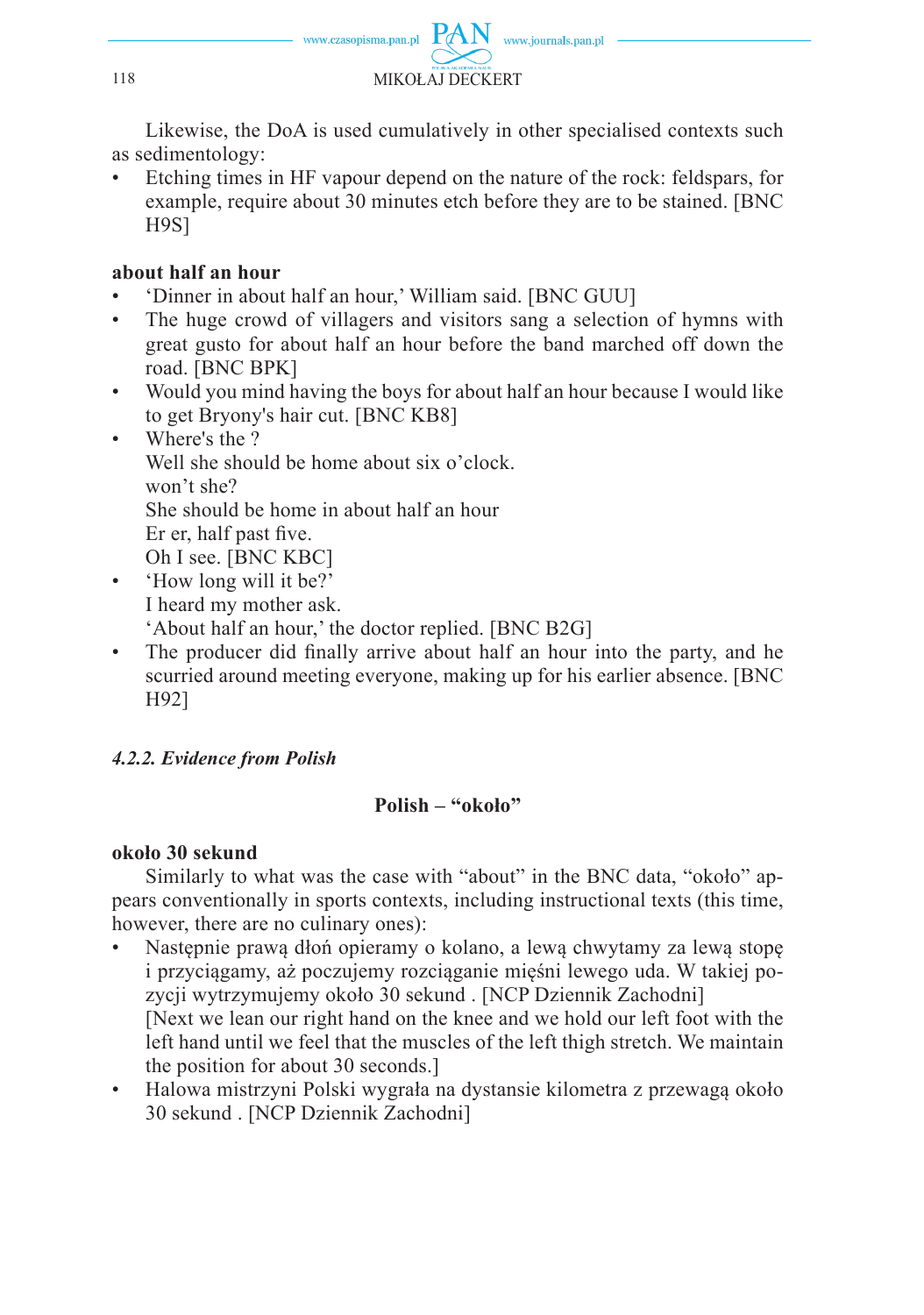

 [The indoor champion of Poland won the 1 kilometre race with an advantage of about 30 seconds.]

• Do końca brakowało około 30 sekund, a rybniczanki dwukrotnie jeszcze traciły piłkę. [NCP Dziennik Polski]

 [With about 30 seconds to go, the Rybnik team lost possession two more times.]

In the two examples below the degree of precision of "około 30 sekund" is indicated by co-text where fine-grained magnitudes are coded:

• Najlepszy wynik 5:28 należał do Juhy Salminena. Startowałem po nim. Po zakończonym przejeździe ze stratą około 30 sekund do lidera, ogłosiłem publicznie, że na motocyklu trialowym pojadę szybciej o 10 sekund niż Salminen. [NCP Gazeta Krakowska]

 [The best result 5:28 was Juha Salminen's. I was starting after him. After the run with 30 seconds behind the leader, I announced publically that on a trial bike I will be 10 seconds faster than Salminen.]

• Po wznowieniu gry gdynianki ruszyły do decydującego uderzenia. W 33 min wygrywały 57-50. Od tego momentu Wisła nie była już w stanie zmienić losów meczu. Najbliżej tego krakowianki były na około 30 sekund przed końcem. [NCP Dziennik Polski]

 [After the game was resumed the players from Gdynia started their decisive offensive. In the 33rd minute they led 57-50. From that moment on Wisła was not able to change the game's course. They came closest to that about 30 seconds before the end.]

### **około pół minuty**

It should be noted that all the occurrences – a mere 6 cases from a total of 3 sources – of "około pół minuty" come from newspaper pieces on subjects matters ranging from an accident report to an account of a cycling event:

- Pani Teresa przez około pół minuty wołała o ratunek z głową uwięzioną w drzwiach tramwaju [NCP Gazeta Krakowska] [(Ms.) Teresa for about half a minute cried for help with her head trapped in the tram door.]
- Na kontratak zdecydował się następnie Visconti. Kilka kilometrów przed metą tracił około pół minuty, jednak w końcówce rywalizacji zwolnił. [NCP Gazeta Krakowska]

 [Then Visconti decided to make a counterattack. A few kilometres from the finish line he was about half a minute behind, however in the final stage of the competition he slowed down.]

• Czas automatycznego rozpostarcia go w pozycję umożliwiającą jazdę, np. w deszczu, trwa około pół minuty. [NCP Express Ilustrowany] [The time of its automatic conversion to the position that makes it possible to drive e.g. in the rain takes about half a minute.]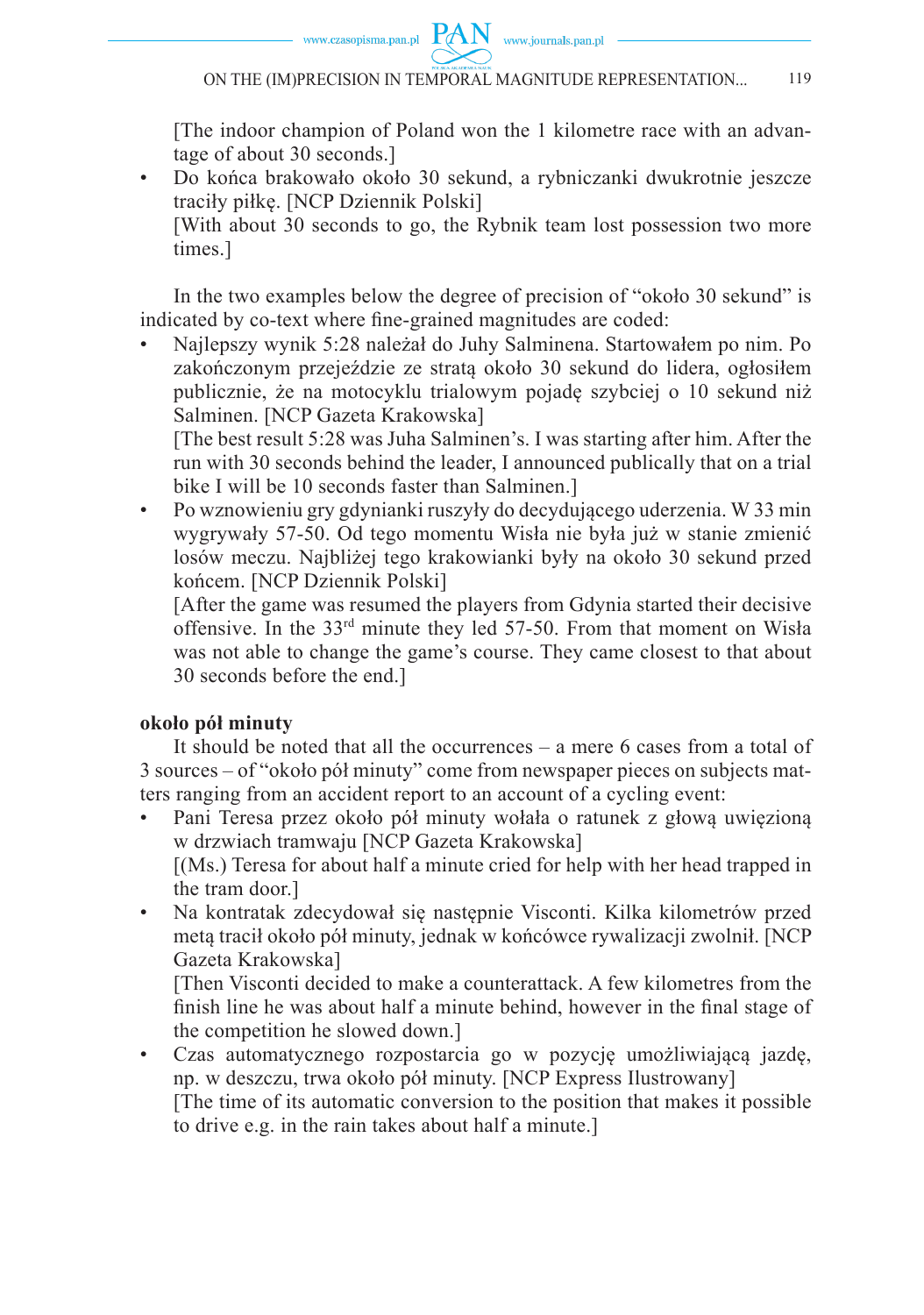#### **około 30 minut**

The more schematic level of time quantification offers a much wider array of samples and context types. Those contexts tend to be fairly specialised. As presented below, he DoA with the cumulative construal is found in the description of the Papal conclave, a medical context, and an even more specialised scientific context of biochemistry. In all of these, attention to (temporal) detail is clear.

• Wywołany podnosi się, podchodzi do ołtarza i wkłada kartkę do urny, przykrytej pateną. Samo głosowanie przy 111 elektorach trwa około 30 minut. [NCP Watykan bez tajemnic]

 [The one who is called comes up to the altar and puts the sheet into the ballot box with a paten on. The voting itself with 111 electors takes about 30 minutes.]

• Przed przystąpieniem do zabiegu pacjentowi podaje się jeden lub kilka leków uśmierzających i zapewniających dobre samopoczucie przed operacją. Ta tzw. premedykacja stosowana jest najczęściej około 30 minut przed operacją w formie zastrzyków domięśniowych lub doustnych tabletek. [NCP Sztuka czy medycyna: przewodnik po chirurgii estetycznej]

 [Before the procedure starts the patient is given one or more medicines to relieve pain and ensure good mood before the operation. This so called premedication is used most frequently about 30 minutes before the operation in the form of intramuscular injections or oral pills]

• Okazało się, że walina, metionina, alanina, glicyna, prolina, seryna, treonina i cysteina zapewniają okresy półtrwania białek dłuższe niż 20 godzin; izoleucyna i kwas glutaminowy – około 30 minut; tyrozyna, glutamina i histydyna – około 10 minut; leucyna, fenyloalanina, tryptofan, kwas asparaginowy i asparagina oraz lizyna – około 3 minut, zaś arginina daje okres półtrwania tylko około 2 minut [4, 5]. [NCP Cytobiochemia: biochemia niektórych struktur komórkowych]

 [It turned out that valine, methionine, alanine, glycine, proline, serine, threonine, and cysteine ensure protein half-life longer than 20 hours; isoleucine and glutamic acid – about 30 minutes; tyrosine, glutamine and histidine – about 10 minutes; leucine, phenylalanine, tryptophan, aspartic acid asparagine and lysine – about 3 minutes, and arginine gives the half-life of only 2 minutes [4, 5]]

At this level of granularity recipes feature as an important source of the DoA. Interestingly, the first example matches the use found in the BNC where "30 minutes" was also accompanied with a disclaimer that the time magnitude is not to be taken at face value.

• Potem przełożyć kuskus do miski, ponownie rozdrobnić grudki, spryskać wodą i jeszcze gotować na parze do miękkości, około 30 minut. [NCP Kuchnia nr 8]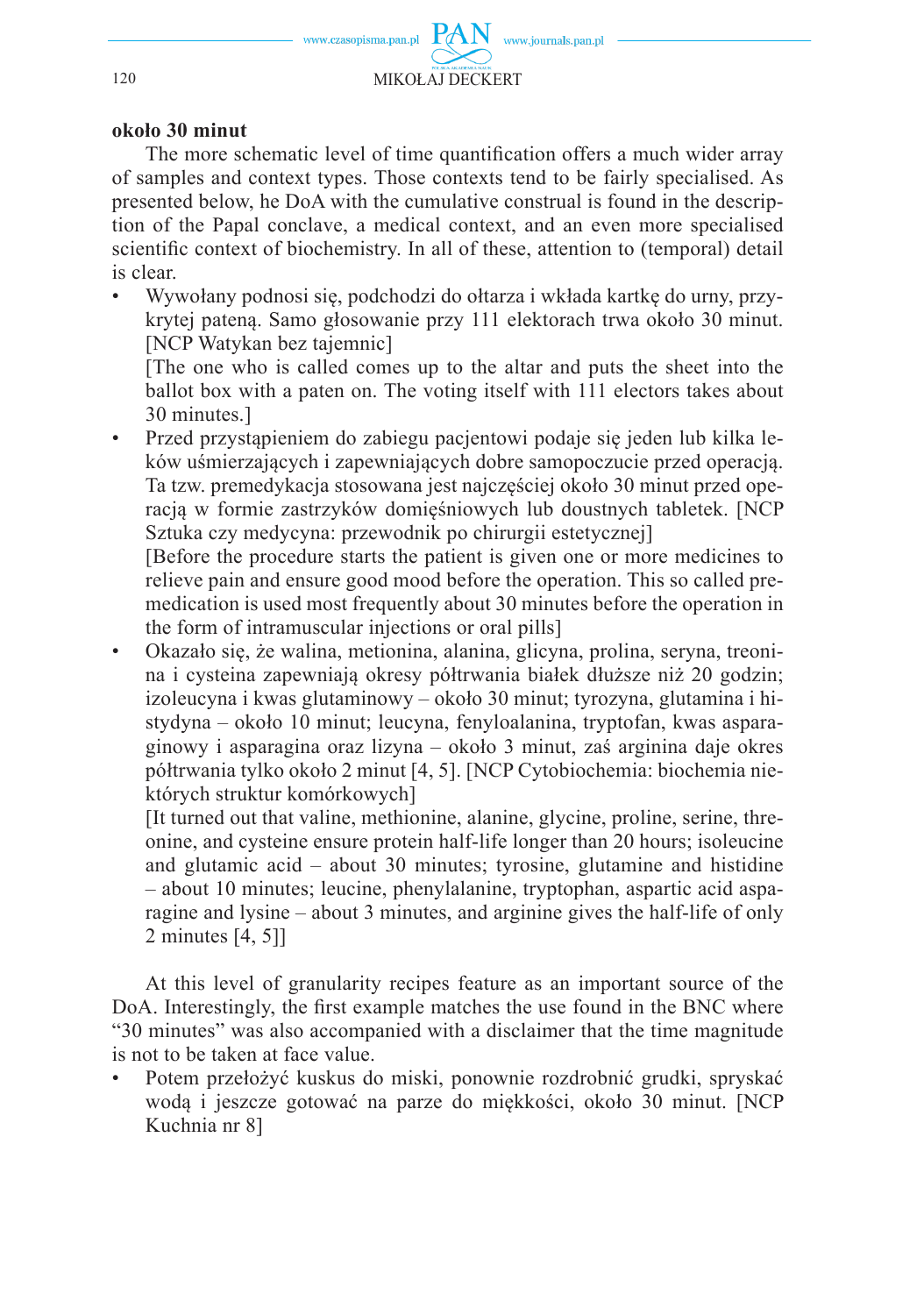

 [Then put the couscous into a bowl, spread clods again, spray with water and steam until tender, about 30 minutes.]

- Wstawić do nagrzanego piekarnika i zapiekać około 30 minut. [NCP Książka Kucharska]
	- [Place it in a pre-heated oven and bake for about 30 minutes.]
- Powstałe ciasto przykryć i odstawić na około 30 minut do lodówki. [NCP Książka Kucharska]
	- [Cover the dough and put it in the fridge for about 30 minutes.]
- Całość posypać po wierzchu startym żółtym serem i piec w piekarniku około 30 minut. [NCP Książka Kucharska]

[Sprinkle it with grated cheese and bake in the oven for about 30 minutes.]

In turn, in the sample of computer-mediated communication below, the DoA once more serves the goal of reorienting the default propositional reading of the cumulative construal. This is corroborated by co-text, for it is stated that the meeting might actually be longer than 30 minutes.

• Nasze spotkanie z J M Jarre będzie trwało około 30 minut – mam nadzieje, ze pytania będą na tyle interesujące, że zostanie z nami dłużej J [NCP Onet.pl – Rozmowy]

[Out meeting with J M Jarre will take about 30 minutes  $-$  I hope the questions will be so interesting that he will stay with us longer  $\odot$ ]

## **około pół godziny**

In this configuration, the DoA is used across a range of contexts  $-$  from a newspaper report, to a literary text, a mountaineering account, an interview and recipes – where it rather uniformly appears to increase the precision of the relevant magnitude representation:

• Strażacy przyjechali po około pół godzinie. [NCP Słowo Polskiej gazeta Wrocławska]

[The firemen came after about half an hour.]

- Stara hrabina zachwiała się. Tłumacz skinął na żołnierza, kazał podać krzesło. Przeczący ruch głową, nie, hrabina postoi. Mocniej tylko oparła się na ramieniu córki. Minęło około pół godziny. [NCP Świtanie, przemijanie] [The old countess lost her balance for a while. The interpreter gestured at the soldier and asked him to pass a chair. A negative head movement, no, the countess will stand. She only leaned on her daughter's shoulder more heavily. About half an hour passed.]
- Na szczycie przebywamy około pół godziny. Czas schodzić. [NCP Na jednej linie]
	- [We stay on the summit for about half an hour. It is time to go down.]
- na początku jednej sceny uczyłem się około pół godziny. Teraz ten czas zmalał do jakichś pięciu – siedmiu minut więc jest to niebywała zaleta. [NCP IJPPAN\_i0001520]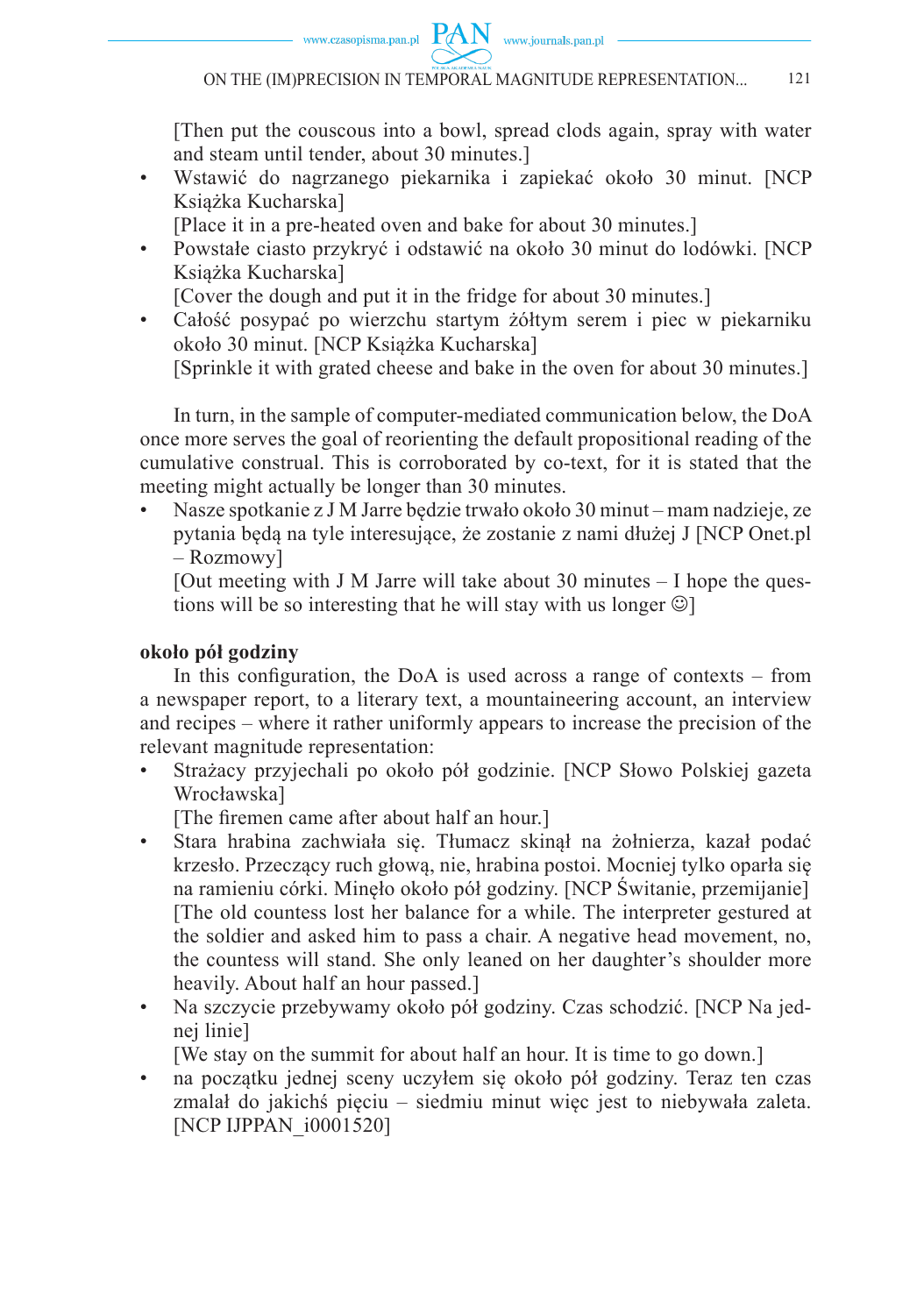

[When I first started it took me about half an hour to learn one scene. Now the time has gone down to some five-seven minutes so it is a huge advantage.]

• Dobrze wymieszaj i gotuj pod przykryciem na wolnym ogniu przez około pół godziny. [NCP Głos Ojca Pio]

[Stir well and boil under a cover on medium heat for about half an hour.]

• Dusić na niewielkim ogniu, pod pokrywą, około pół godziny. [NCP Polityka]

[Stew (it) over medium heat, under a cover, for about half an hour.]

Interestingly, we find a sample of online discourse very much analogous to the one featuring the alternate construal and coming from the same source (on the Jean Michel Jarre interview):

• Za około pół godziny spotkamy się z naszym gościem, którym dzisiaj jest Norman Davies. [NCP Onet.pl – Rozmowy]

 [In about half an hour we are going to meet our guest who is today Norman Davies.]

Since here the DoA supplements the fractional construal, it stands to reason that – compared to its use with "około 30 minut" [about 30 minutes] – here the magnitude could be even more approximative.

# **5. Concluding remarks**

Overall, as we can see in the data samples, "about" and "około" are used with temporal magnitudes as a "safeguarding" device, especially in context where insufficient detailedness of one's message is particularly significant  $-$  in medical and more broadly research settings, but also remarkably in instructional texts dealing with physical exercise but in the most pronounced way with culinary recipes.

With regard to the distributional findings, the strong preference for DoAs over DoPs in temporal expressions appears to be in accord with the principles that generally guide human communication. The frequencies of DoAs in both English and Polish show that communicators monitor the efficiency of exchanges bearing in mind the addressee's perception of their competence, knowledgeability and cooperativeness. That is to say, with the high incidence and ratio of DoAs in the temporal expressions in general, it could be the case that speakers use DoAs to genuinely express the approximative nature of their message but also likely as a pre-emptive disclaiming measure intended to preclude potentially upcoming accusations of uncooperativeness or incompetence. As far as the approximation tendency is concerned, another parameter that has to be isolated is the range of linguistic variants that are available to express approximation as compared to those that can serve to signal precision. Here the English data point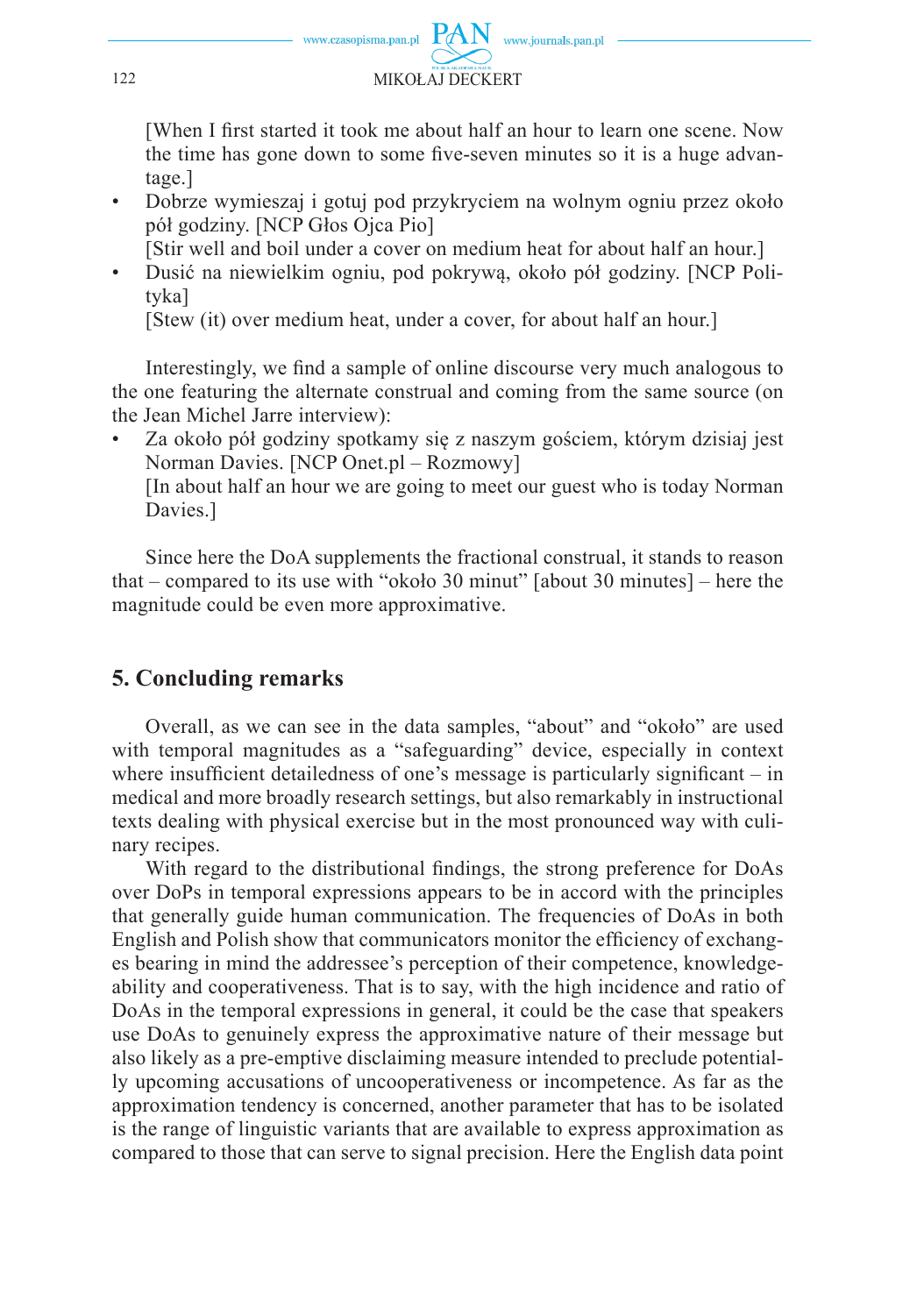to an interesting asymmetry. As many as 7 different one-word expressions have been identified in the BNC that represent approximation. The corresponding number of expressions available in the corpus to denote precision is merely 3.

The other quantitative finding, the marked difference in preference for DoAs between cumulative and fraction construals across languages, is at least equally thought-provoking. One way to account for it, is to view it against the variability of conceptualisation effected via the selection of either of the two construal variants. In line with the analyses reported by Deckert and Pęzik (2014), it might be argued that DoAs used with fractional construals of time enhance the construal's potential to trigger formulaically-oriented conceptualisations where precision is of secondary importance. In contrast, the couplings of DoAs with cumulative construals, which have been characterised as conducive to propositional meanings, naturally detract from that default property of precision, shifting the conceptualisation towards the formulaic or "imprecise" end of the scale.

What is also notable, there are frequency disproportions in the use of DoAs at the two granularity levels in the English corpus. The BNC data display a more pronounced approximation tendency at the more fine-grained of the two levels of time representation. Further analyses are necessary to come up with more evidence on the interlingual inconsistency of this pattern which has been demonstrated in this paper.

Also, it should be noted that the formal or etymological properties of words can fail to reflect their function in terms of shifting magnitudinal meanings between propositional precision-centred ones and formulaic approximative ones. This is seen in the Polish adverb "dosłownie". While it explicitly refers to the literalness of its qualification, the corpus samples indicate that the temporal expressions in which the adverb features need not actually foreground exactness but might be about foregrounding (excessive) brevity. In that sense "dosłownie" is not a prototypical device of precision.

As a final remark, somewhat paradoxically, these are not only DoPs but also DoAs that make messages more precise. By coding information on their message's approximative character language users in fact boost that message's precision.

#### **References**

Alverson, H. 1994. *Semantics and experience: Universal metaphors of time in English, Mandarin, Hindi, and Sesotho*. Baltimore: Johns Hopkins University Press.

- Boroditsky, L. 2000. Metaphoric structuring: understanding time through spatial metaphors. *Cognition* 75(1): 1-28.
- Casasanto, D., and L. Boroditsky 2008. Time in the mind: using space to think about time. *Cognition* 106: 579-593.

Croft, W., and D.A. Cruse 2004. *Cognitive linguistics*. Cambridge: Cambridge University Press.